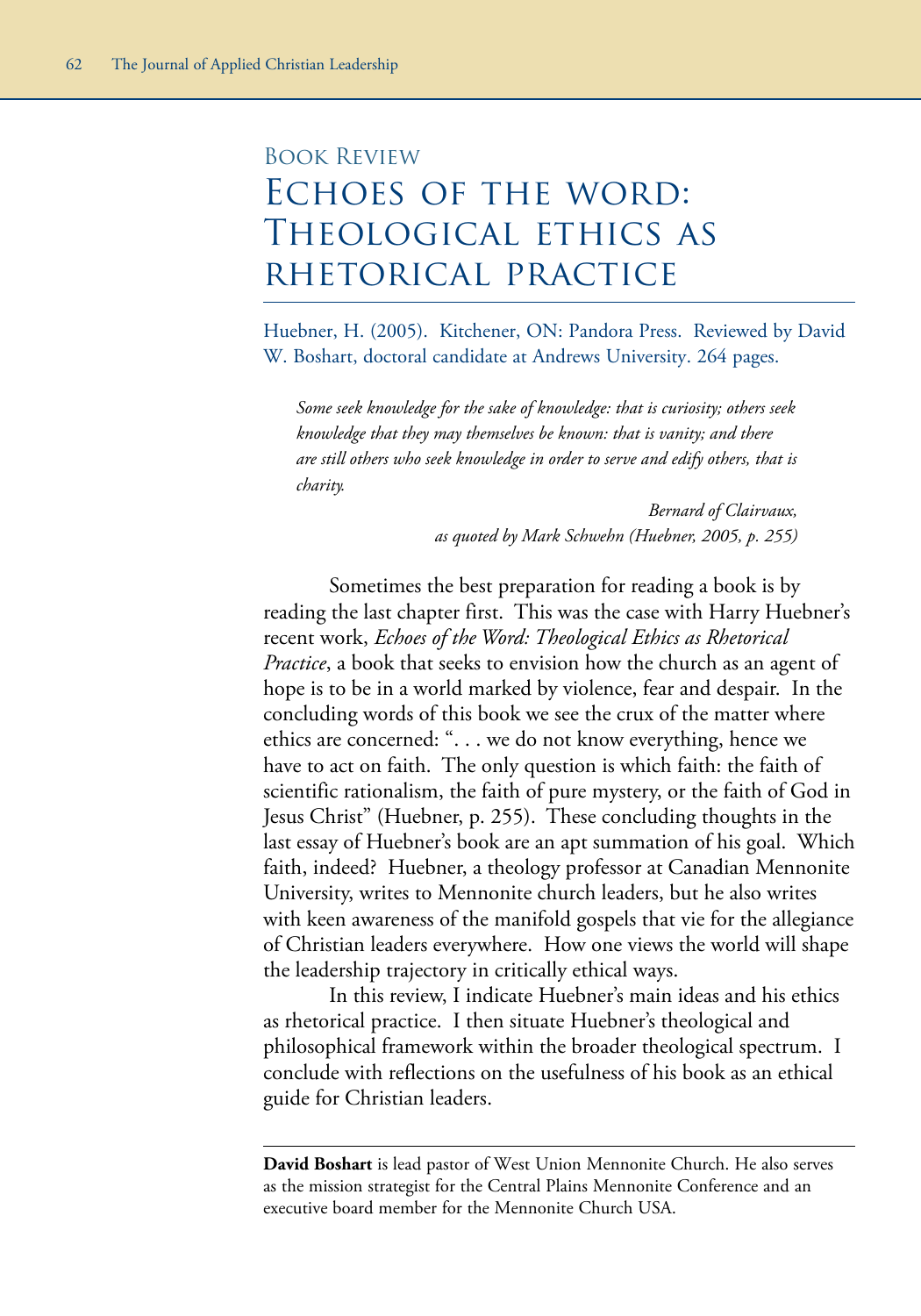*Echoes of the Word* is a compilation of 13 essays and 5 sermons written by Huebner between 1991 and 2004, updated for publication in this volume. This can cause a lack of unity. Huebner acknowledges this problem, "It is clearly an overstatement to suggest that this book is governed by a carefully developed logic" (p. 12). Nevertheless, Huebner collects these hardworking essays and sermons, not only as a reflection of his life's work, but because "the church and the academy need each other" (p. 12).

Huebner organized his book as a dialogue between the academy and the church as necessary partners in doing ethics. Three essays form the first section on the function of the Word. Here he seeks to "make it clear that it matters less where we begin. It matters more from where we come and hence where we are headed and, perhaps even more, what we say along the way" (p. 13). Even here the reader receives a glimpse into the author's commitment to narrative theology. The second part of the book, entitled "Church/ World," speaks to "issues of the church, namely, how we narrate our being in the world" (p. 13). In the third section of the book, Huebner addresses four Christian virtues—patience, hope, peace, and wisdom—using three essays for each. In turning to the issue of virtues, the author is attempting to offer a corrective to contemporary theological inquiry. Citing the influence of his teachers, MacIntyre and Hauerwas, Huebner affirms that "the shift away from the language of virtues has made the Christian life fragmented and largely unintelligible" (p. 13). The approach to virtue ethics and morality is focused in terms of behaviors and practices.

The author names his biases unapologetically in the introduction and it is this open-handed approach that serves as a model for authentic Christian leadership. Rooting himself in the philosophical tradition of Wittgenstein, Huebner states his main argument most tersely by saying "Language constructs worlds" (p. 1).

When we tell a story, or describe an event, or say a prayer, or preach a sermon, or confess a creed, we are not describing a set of facts; we are participating in a rendition, a performance, as it were, a way of envisioning the world. (p. 1)

The next level of ethical formation follows Alasdair MacIntyre who rejected Enlightenment approaches to ethics in favor of a "tradition-based rationality, which states that there is no way of speaking about truth other than from within a particular tradition" (p. 11). Building on Wittgenstein and MacIntyre, Huebner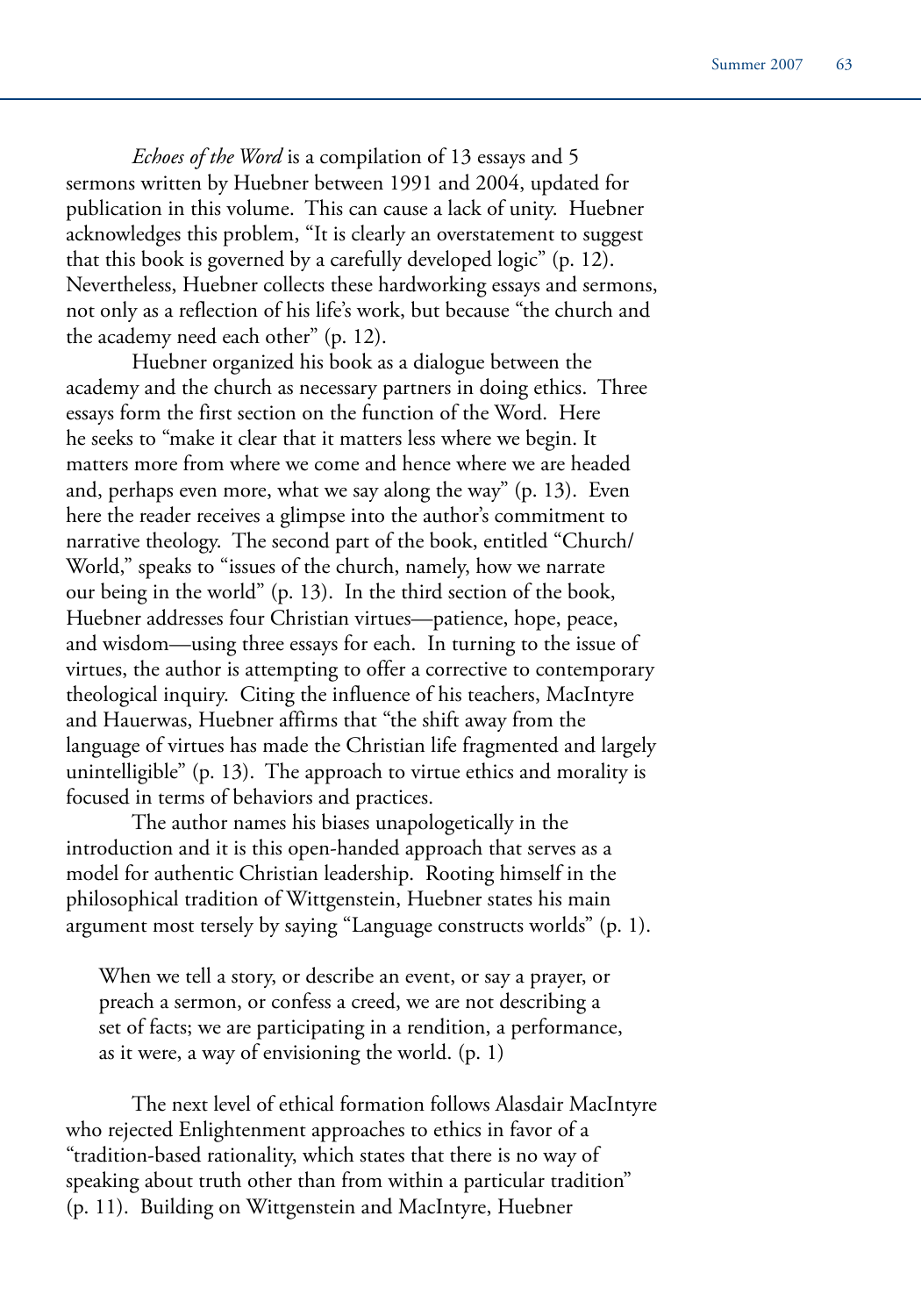summarizes the theological ethics of John Howard Yoder and Yoder's student, Stanley Hauerwas, throughout the book appropriating their theology to the state of the church and current world affairs. Modern ethics are often characterized by an Enlightenment-era rationalism. Rather than theoretical rational argument, Yoder and Hauerwas have argued that the Christian faith should be shaped by a set of distinctive practices, skills, and habits rather than mere doctrinal litmus tests. Huebner skillfully defends this brand of narrative theology against those who accuse Yoder and Hauerwas of "withdrawal ethic" sectarianism (p. 66). If Yoder and Hauerwas are guilty of sectarianism, it is an "epistemological sectarianism" that is a result of a tradition-based, rather than a scientific, sociological, or rational, beginning point for "knowing." In this way of knowing, Yoder says that the "church precedes the world epistemologically. We know more fully from Jesus Christ and in the context of the confessed faith than we know in other ways" (p. 64). Huebner writes,

It is also interesting that, historically speaking, Radical Reformer churches had displayed a proclivity for pluralism and communitarianism because both readily accompany a countercultural/religious self-understanding. They have not pretended to do theology for everyone in the sense that they shared a common viewpoint with everyone. Nor were they thinking for everyone in the sense that they accepted an account of universal reason. And yet they believed their position to be grounded in truth. This is why it is not a contradiction for these churches to say that, although it might well make sense for someone to have a certain war fought, nevertheless they will not fight it . . . . They believe that Christian ethics are for Christians 'not for everyone,' and the ethic that is 'for everyone' (Kant's categorical imperatives) is not necessarily binding for faithful Christians. (p. 64)

For Huebner the key to understanding God's truth is to enter "God's dramatic story" (p. 65). The church's way of doing ethics "should address not only the word side of the word-deed unity, but the unity itself" (p. 53). This understanding can inform a way of leading that is consistent with the relationship between God and the church. It is "invitation-participation" rather than "commandobedience." We can "more readily resist the seduction of thinking that we must choose between sect and church-type models of faithfulness" (p. 82).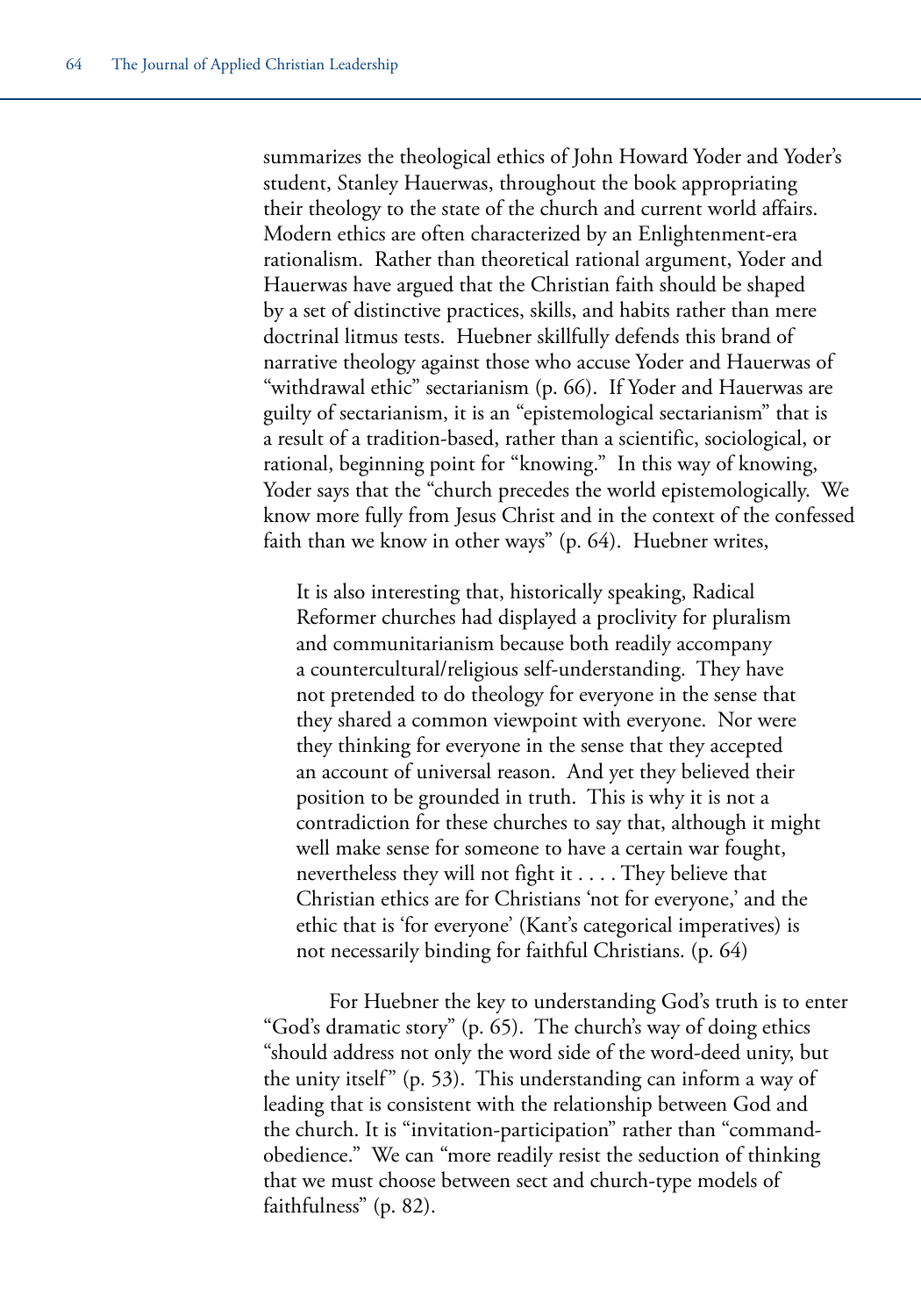If one is comfortable with this approach to narrative theology, it has freeing and profound implications for the worldview of Christian leaders and how they lead. The implications are *freeing* because the "discerning community is placed at the center of [the] epistemology" (p. 127). The community as the locus of scriptural discernment is free to approach the scriptural texts with a "straightforwardness" that does not need to "appeal to some other criterion outside it" (Yoder, 2001, as quoted by Huebner, p. 127). Yoder suggests further, in agreement with MacIntyre, that this "would be a denial of the community's being itself if it were to grant a need for appeal beyond itself to some Archimedean point to justify it" (Yoder, 2001, as quoted by Huebner, p. 127). The implications are *profound* because this approach goes to the very nature of one's ontology, or what one considers most basic or real. "Christians believe that since gracious God created the world, peace and wholeness are ontologically more fundamental (more real) than violence and brokenness. The violence and injustice around us, although real, are transitory" (p. 98). If James Sire is right, that ontology precedes epistemology (Sire, 2004, p. 73), then an ontology of wholeness and peace informs an epistemology in which the church seeks to "describe a 'whole new creation' which we believe was embodied in Christ (auto-basileia)" (Huebner, p. 98). This ontology and epistemology will inform the methodology of leaders who understand that the way to be in the world is to re-narrate the original story. This leads Huebner to a profound conclusion:

What passes for ethics must be itself transformed. There can be no "categorical imperative" or "principle of utility" that grounds the good; this is not possible when it is acknowledged that there are competing views of the world: competing ontologies, competing rationalities, competing goods. (p. 101)

As a result of this ethical framework grounded in a particularistic narrative theology, the church's way of being in the world is the community that attempts to embody a story. Christian leaders will want to equip the church to construct a world through four ways of being: modeling, demythologizing, ad hoc partnering, and repenting and re-reading our own stories (pp. 102-105). By *modeling*, Huebner means that the church is called to the hard work of living "by a different rationale, ontology, ethics, that is, literally live in a different world" (p. 102). By *demythologizing*, Huebner helps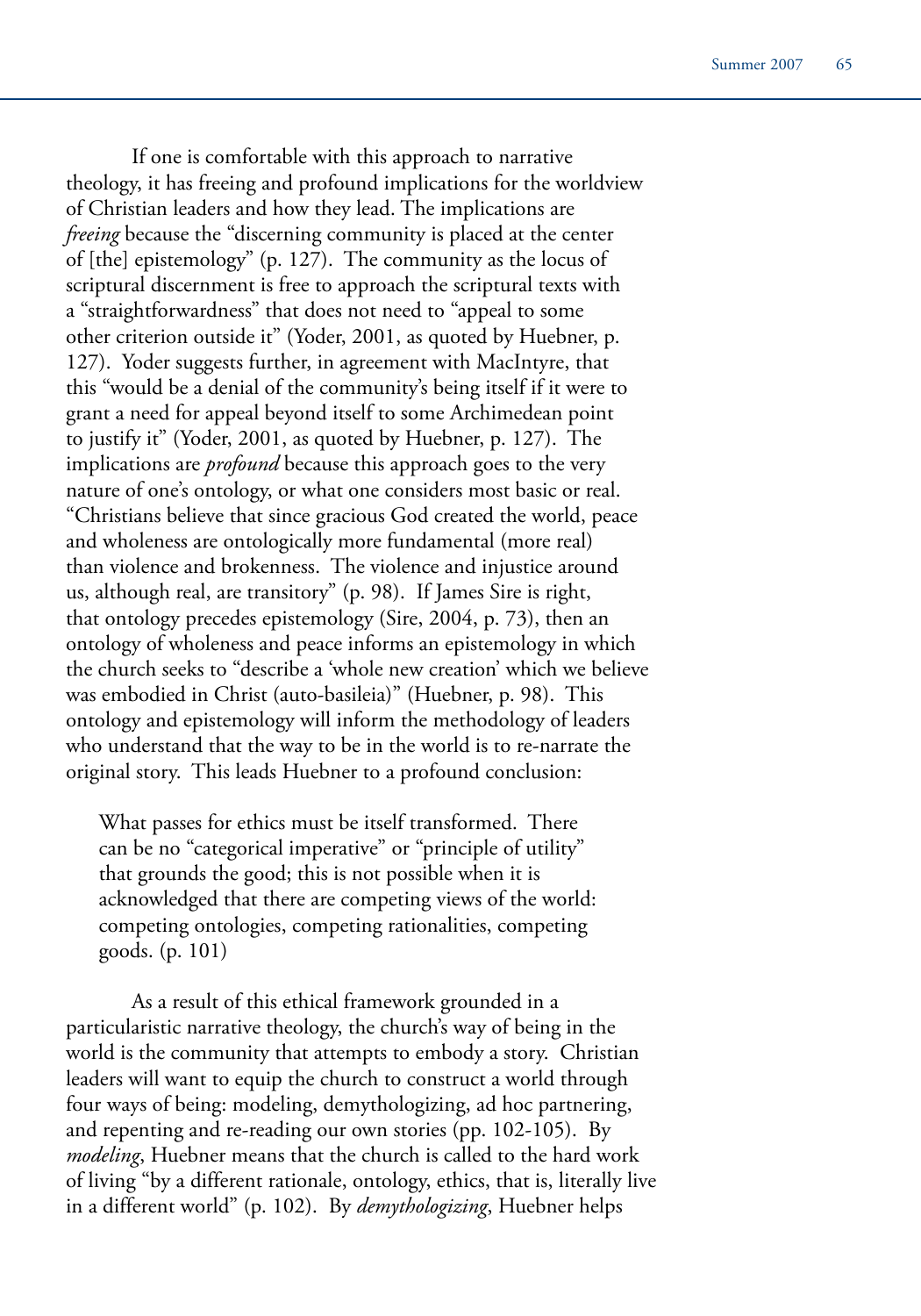Christian leaders imagine a third way of relating to the powers of this age by avoiding either the politicization of the church's agenda or withdrawing from the public square. He suggests that the role of the church in the world is to demythologize the nation's proclivity for self-glorification. "This does not mean that we attack the state, or even denounce it, but we unmask its status" (p. 103). The church reminds the nation of its provisional status. The third ethical behavior of the church follows the second by limiting its relationship with governments and other worldly powers to *ad hoc partnerships*. "So while the work of the church and the government intersect, they can never coincide. The church's role in partnering should serve the role of 'stretching the imagination of the state'" (p. 104). This level of partnership should be the limit of the church's partnership with the powers of the world. It is the way that the church provides prophetic leadership to the world. The fourth practice of the church prescribed by Huebner is to *repent* and "re-enact the very being of Christ" (p. 105) by showing up in the broken places of the world "with a redeeming and hence strange-making posture" (p. 106). The discomfort of being present in these places makes us want to run away. But as the author rightly posits (leaders, heed the warning!), "comfort isn't the point, presence is" (p. 105).

Theological ethics as rhetorical practice renounces the idea that ethics can be done in a vacuum. It is perhaps too commonplace in our postmodern individualistic society to make all ethics personal and individual. Ethics as rhetorical practice requires sociality. "What we say along the way" (p. 13) matters. This is the approach suggested by Deuteronomy. How do you maintain the ethic of the *Shema*? One develops an ethic of loving the Lord with all one's being by talking about it "when you are at home and when you are away, when you lie down and when your rise" (Deuteronomy 6:7). This rhetorical way of doing ethics helps us to navigate the minefields of the modern age and requires leaders who are adept at imagining a different world. In a culture that is increasingly being characterized by divisions––conservative/liberal, red/blue, etc.––Huebner offers a "third way" option that informs how leaders view the communities which they lead:

Both liberals and conservatives are children of the modern age in that they have assimilated so well the individualism, utilitarianism, and reductionism characteristic of our time. This is an imagination which makes the church the problem precisely because it makes the individual the standard of truth. (p. 230)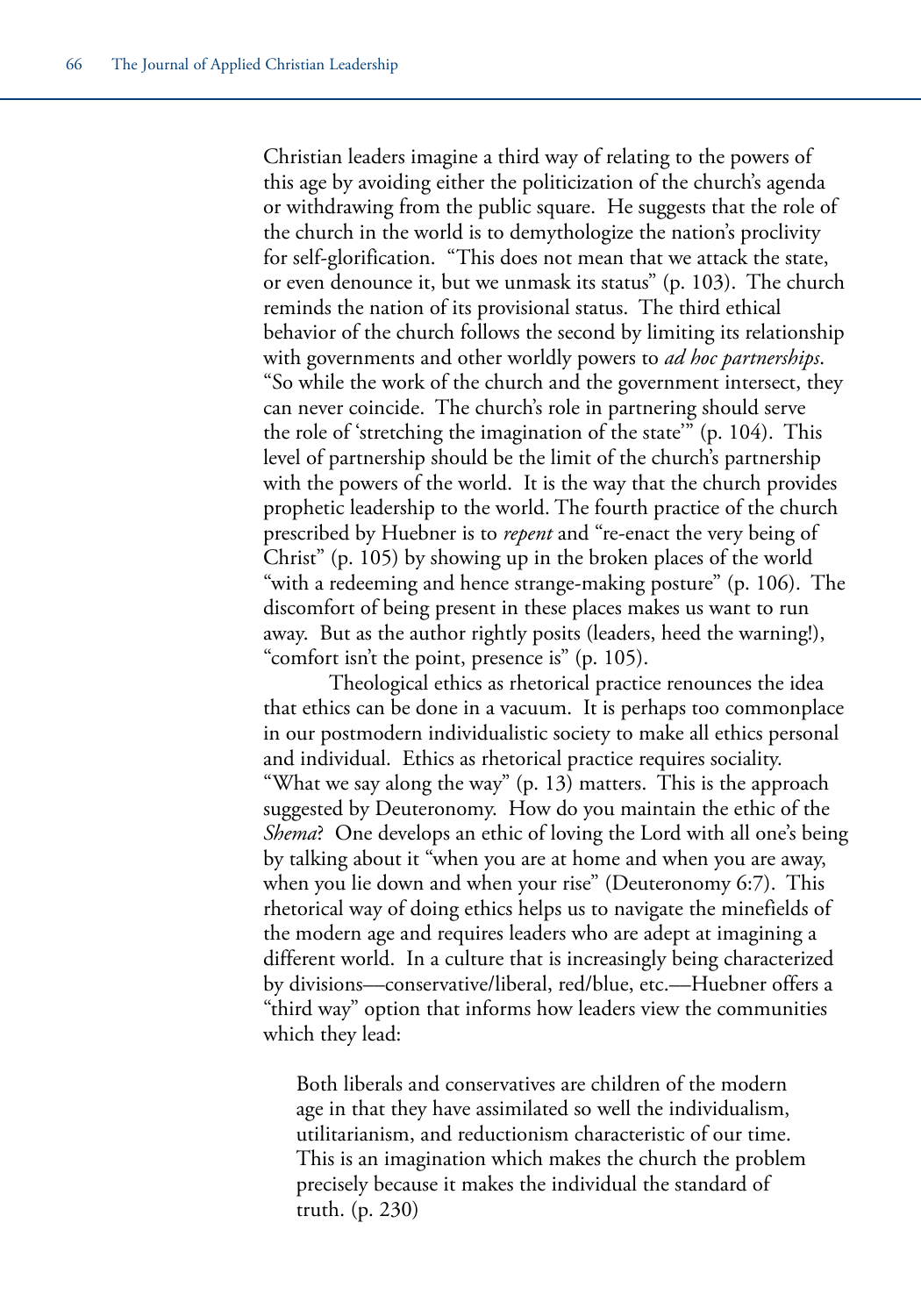By appealing to the classic writings of Hauerwas, Willimon (1989), and Yoder (1992), as well as recently emerging Christian coalitions such as the *Ekklesia* Project (p. 229), Huebner drives his stake in the ground that the church remains God's chosen means of revealing God's reign.

It is precisely the unity of spirituality and politics that Jesus Christ can be our model and we his disciples. The incarnation means that there is a godly manifestation of life on earth and that it comes in the form of the creation of a whole new community—new relationships, new structures, new ideas, new laws, and so on. (p. 231)

*Working out what it means to be "in Christ" then is a social task among a particular people who are trying to re-narrate and embody the story of the incarnation*. This is the ethical task: to become "a theological people" who bank their lives, "and that of the entire human family, on hope; believing that resurrection, transformation, and miracle are the very stuff of personal, social, and historical change." (p. 231). Leaders who set this kind of hope as the agenda for the community are like gems: precious and rare.

 This approach to ethics rescues us from the cynicism that characterizes so much of our culture's worldview. In postmodernity's rejection of metanarrative, cynical views toward organized religion abound. Huebner suggests that "cynicism is perhaps the most common of all trick responses to the Christian faith. The refusal to commit to a stance is popular because it comes with the illusion of safety. No commitment, no responsibility" (p. 254). There can be no room for cynicism as the default mode of Christian leadership. Narrative theology relieves us from the need to base our ethical framework on scientific, rationalistic understandings of truth dependent on external verification. It saves us from settling for the fatalistic view pervasive in the world that evil is a more fundamental reality than good. It calls us to a posture of trust rather than defense. We do well to ponder with the author why it is that we "know much of the power of evil, but we appear to know so little of the power of God in Jesus" (p. 253).

*Echoes of the Word* is best read leisurely. The first two chapters tone the muscles of rhetorical practice to prepare the mind to see the world in a particular way. From there, each essay and sermon offers theologians, pastors, and all church leaders an ethical forum for discerning what we say to one another on the way. For what we say